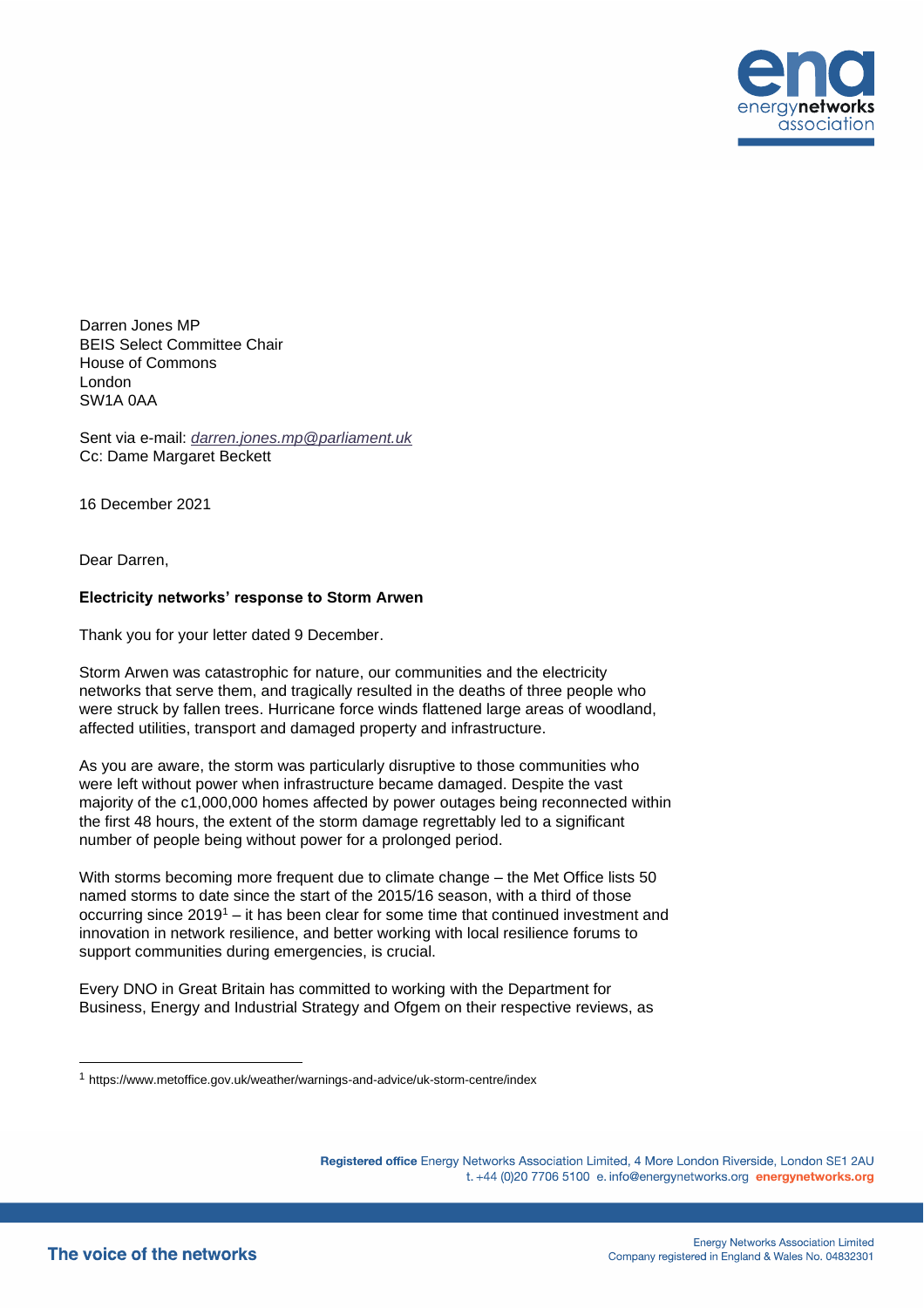

well as conducting their own internal reviews of the storm response. Our members will be happy to share the findings of these reviews in due course and once complete.

I have set out the answers to your specific questions below, detailing the resilience testing measures, reporting and investments our members make to manage and maintain the 821,000km lines and cables of electricity network in Great Britain<sup>2</sup>. Around 300,000km of the network length comprises overhead lines, which is the globally established standard for efficiently servicing the needs of rural and remote homes and communities.

As you will see from the information I have provided, in the past five years the six GB DNO companies have spent around £12bn in measures that support increased reliability and resilience. Over the coming five years, this is forecast to increase by around 20% (subject to approval by the industry regulator, Ofgem).

I should note that, as regulated businesses, the requirements placed upon network operators, including requirements to invest in resilience, are developed and consulted on as part of the price control process led by Ofgem. Ofgem's intent in a price control is to balance the relationship between investment in the network with the amount that DNOs charge customers for operating their respective networks.

The scale of this incident is unprecedented and so I would like to use this opportunity to extend an invitation to you and other members of the Committee to visit a part of the network previously damaged by Storm Arwen. This will be an opportunity for you to see first-hand the scale of the operational challenge that was involved in reconnecting the communities our members serve, and to examine in person the work we do regularly to deliver safe, reliable supplies of energy.

I look forward to hearing from you.

Yours sincerely,

Darid Succi

**David Smith** Chief Executive

<sup>2</sup> https://www.ofgem.gov.uk/sites/default/files/docs/2018/12/ofg1050\_riio\_fast\_facts\_web.pdf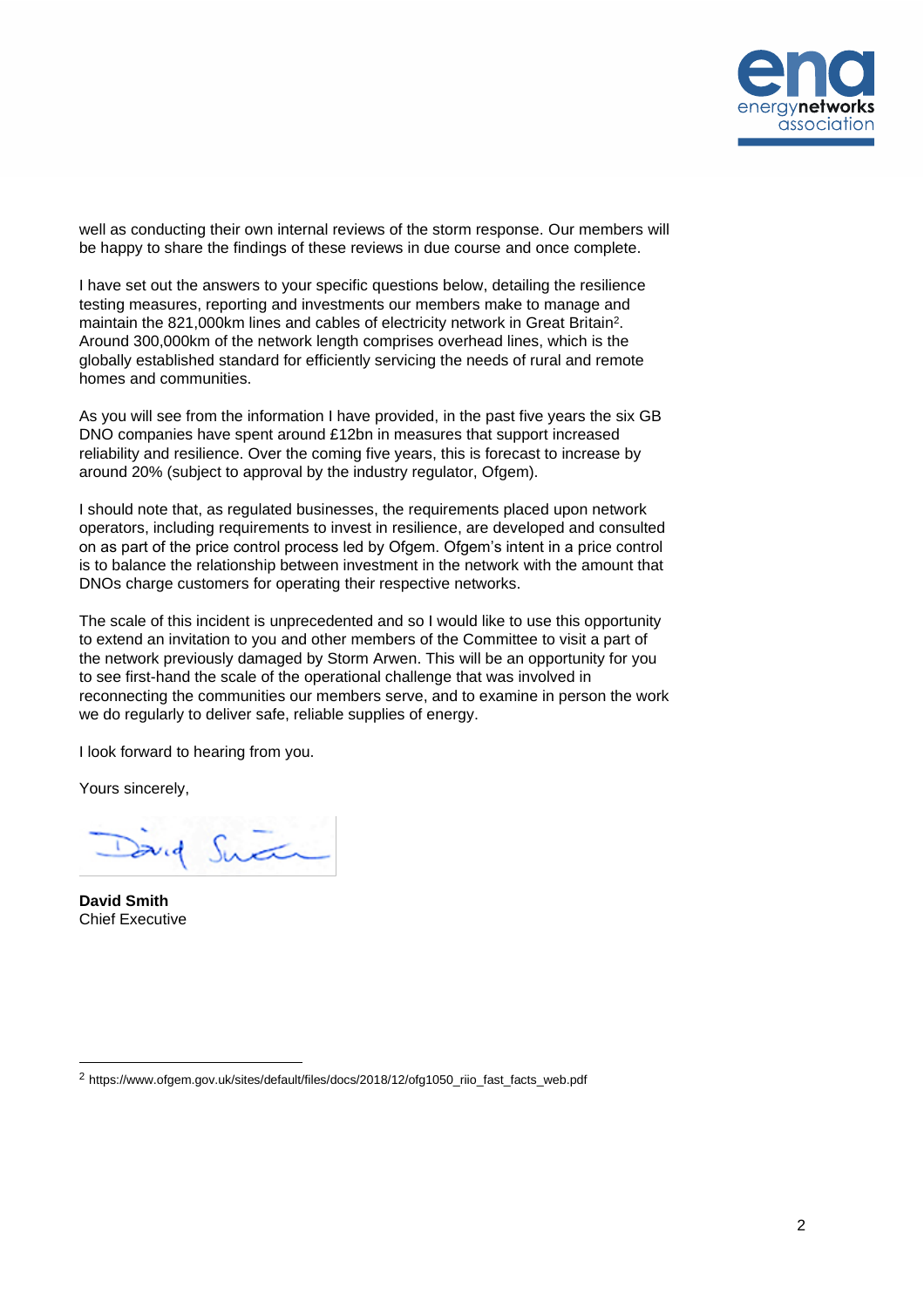

# **Appendix**

#### **(1) How do Distribution Network Operators (DNOs) conduct resilience or stress testing of their infrastructure?**

There are various ways in which the electricity network and its component parts are tested to ensure resilience. Such measures include compliance with national and international standards, system testing, forecasting and regulatory reporting. For example:

- The network is developed and built to a common and agreed security of supply standard, known as National Standard for Resilience and Restoration  $(P2)<sup>3</sup>$  which is a standard license condition.
- A common framework exists across all GB networks for assessing, forecasting and reporting asset risk to the regulator. These are known as Network Outputs Methodology, supported by the Common Network Asset Indices Methodology (CNAIM) for DNOs and Network Asset Risk Metric (NARM) for the three Electricity Transmission Owners, National Grid Gas Transmission, and the eight Gas Distribution Networks.
- Cyber security testing is conducted through the EU Security of Networks & Information Systems (NIS) Directive which aims to raise levels of cyber security and resilience of key systems across Europe.
- Audit and compliance testing is conducted against internationally recognised standards such as ISO55000 (standard for asset management).
- Common Engineering design standards and recommendations for all different types of plant and equipment, such as cables, transformers and overhead lines<sup>4</sup>, as well as agreed industry standards for tree cutting

In addition, the energy networks undertake annual emergency simulations ahead of winter to test industry emergency protocols. These took the form of Exercise Arctic (2019)<sup>5</sup>, Exercise Baltic (2020)<sup>6</sup> and most recently, in September this year, through Exercise Celsius<sup>7</sup> .

The emergency exercises are two-day events led by the Network Emergency Coordinator (a role fulfilled by National Grid) with participation from the Department for Business, Energy and Industrial Strategy, Ofgem, ENA, electricity and gas distribution network operators and others.

In addition, each DNO also completes their own internal winter preparedness checks.

<sup>3</sup> https://www.ena-eng.org/ENA-Docs/Index?Action=ViewDetail&EID=99933&PEID=96477

<sup>4</sup> https://www.ena-eng.org/ENA-Docs/index?Action=Home

<sup>5</sup> https://www.nationalgrid.com/uk/gas-transmission/document/131031/download

<sup>6</sup> https://www.nationalgrid.com/uk/gas-transmission/document/136386/download

<sup>7</sup> Report not yet available. Overview available at https://www.nationalgrid.com/uk/gas-

transmission/document/136391/download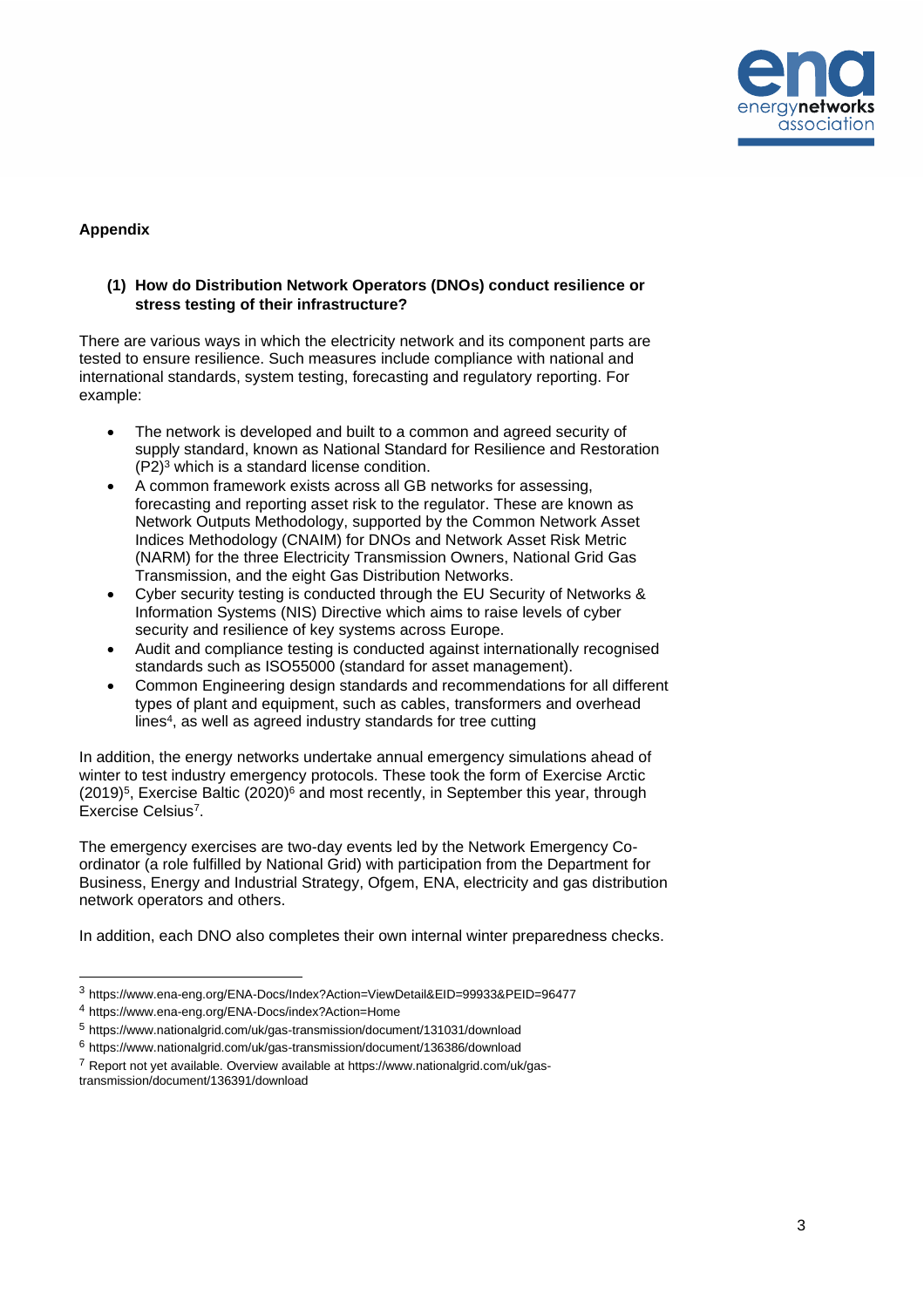

## **(2) How often does this happen and when was the last such test for each DNO.**

The reporting detailed above is published, reviewed and updated where necessary on a regular basis. The Network Outputs Methodology and Common Network Asset Indices Methodology are both submitted in line with price control (RIIO-ED1) regulatory reporting. Network companies also publish reports on their progress against and the status of their Long-Term Development Statement on a six monthly basis. The three annual emergency simulations which have been held since 2019 have their evaluation report published in the months after the exercise, with the most recent exercise being undertaken in September.

Inputs to these reports are driven by inspection and maintenance cycles which vary by individual asset category, are typically based upon:

- The criticality of equipment
- Manufacturer's recommendations
- Known failure modes
- Legal obligations

Each network company sets their own inspection and maintenance cycles based upon their own asset base and management approach.

In addition, the industry adheres to common resilience standards for example in relation to vegetation management, electricity system restoration or the flood defences of substations. These standards were developed to ensure that we meet our legal and regulatory obligations and support economic development of the networks.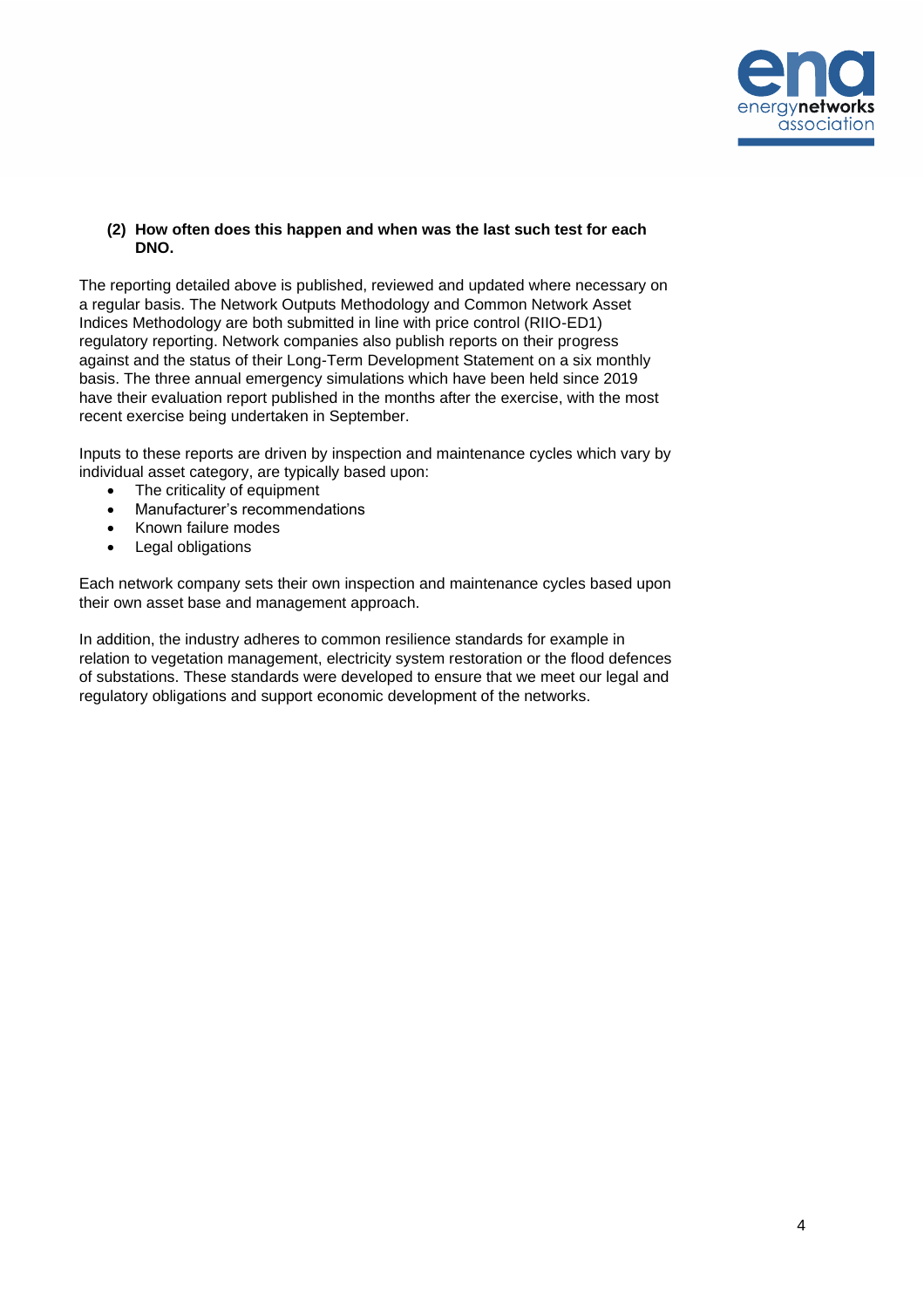

- **(3) Are the results of any such tests shared with:**
	- **a. Ofgem;**
	- **b. Government; or**
	- **c. other operators?**

Yes, detailed information is shared with the regulator and made available in the public domain including on company websites.

Within the RIIO-ED1 framework all electricity distribution network operators were set risk reduction targets that each licensee must meet to avoid regulatory penalties. This is reflected within the annual Regulatory Reporting Pack of the Network Outputs Methodology submission operators make to Ofgem.

These reports incorporate all changes to asset health as captured through routine inspections and maintenance procedures. Network companies also publish annual stakeholder reports on performance against the target and forecast to the end of the period.

A significant proportion of information is made available publicly on company websites. This is publicly available in *Standard Licence Condition ('SLC') 50 ('Business Plan Commitment Reporting')* of the Electricity Distribution Licence which establishes the requirement for each DNO to publish a report detailing expenditure, delivered outputs and how it has performed against any commitments made in its RIIO-ED1 Business Plans. DNOs also publish Long Term Development Statements and Distribution Load Estimates on their websites. These are the tools which inform DNOs about what reinforcement is required on their networks to meet the relevant resilience standards.

Detailed analysis of faults and incidents is shared with the regulator and network companies. This analysis articulates the incident cause, the equipment affected and restoration stage data.

All technical and engineering standards are available online in a range of locations, including ENA's Document Catalogue<sup>8</sup>. From a distribution networks perspective, the Distribution Code<sup>9</sup> details the technical parameters and considerations relating to connection to, and use of, their electrical networks, and includes many of these standards. Some of those standards form part of the Distribution Code, the governance of which includes external stakeholders and Ofgem as the ultimate approval authority.

<sup>8</sup> https://www.ena-eng.org/ENA-Docs/

<sup>9</sup> http://www.dcode.org.uk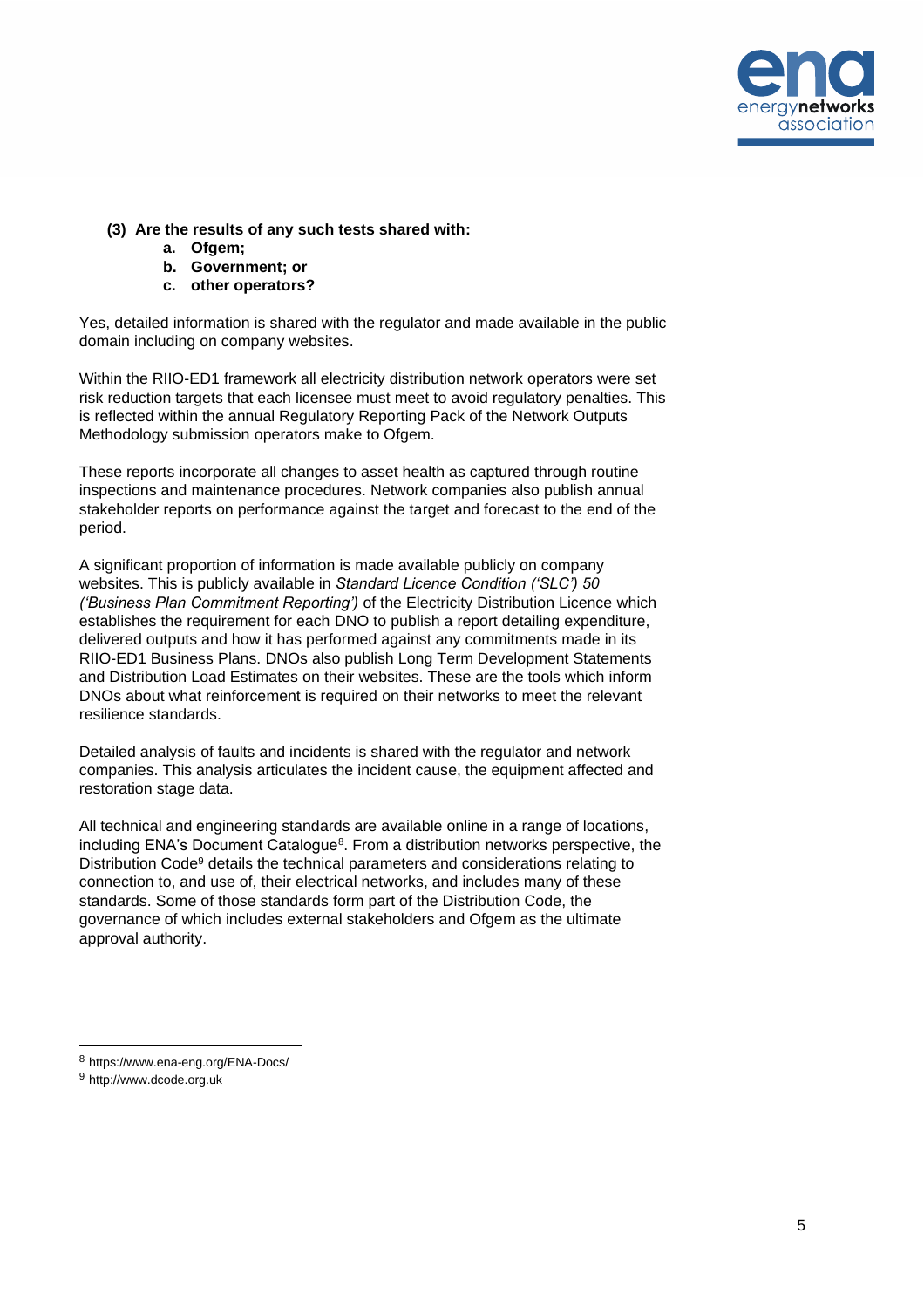

## **(4) How much investment has each DNO invested in the resilience of their infrastructure each year for the past five years?**

Total resilience-related costs within price controls across all DNOs in the last five years totals **around £12bn**.

The *classifications* of expenditure applied are consistent across companies, since they are drawn from the regulatory cost allocations used by all the companies in their dealings with Ofgem. Any comparison of *levels* of expenditure between companies would need to take into account the differences in size, location and network design of the respective businesses.

Of this total, expenditure on Electricity System Restoration (formerly known as 'Black Start'), Quality of Service & North of Scotland Resilience, Flood Mitigation, Physical Security, Overhead Line Clearances, Tree Cutting accounts for **£1.2bn**.

All the values quoted in the table below are quoted on a constant price basis (2021 prices) in order to maintain consistency with information submitted annually to Ofgem and summarised in the Business Plan Data Tables submitted on 1 December 2021.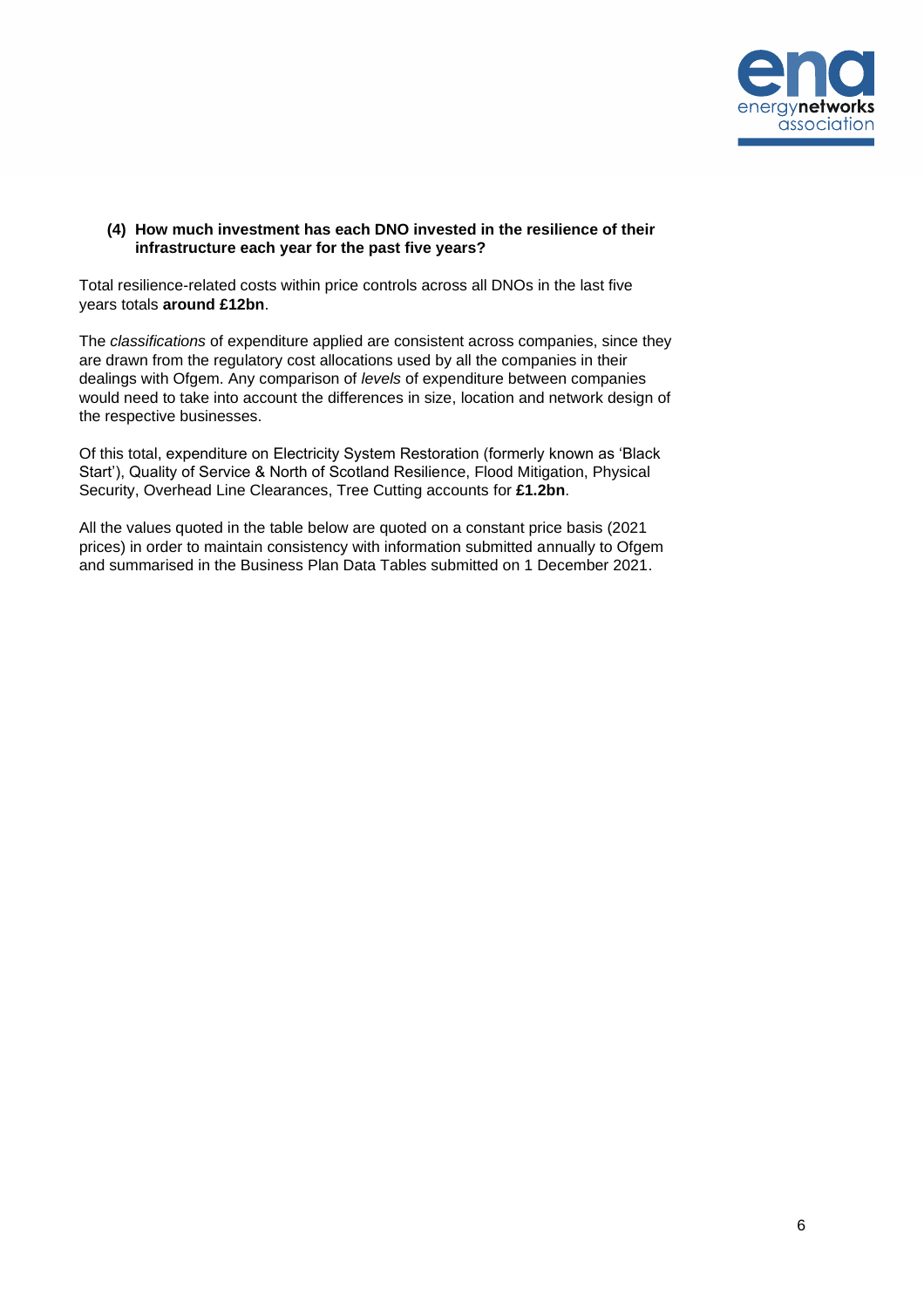

| <b>DNO</b>                              | £m                                                            | 2016/17 | 2017/18 | 2018/19 | 2019/20 | 2020/21 | <b>Total</b> |  |
|-----------------------------------------|---------------------------------------------------------------|---------|---------|---------|---------|---------|--------------|--|
| Electricity<br>North West               | Resilience only* investment<br>and expenditure                | 15      | 16      | 20      | 17      | 10      | 78           |  |
|                                         | Other Resilience-related**<br>investment and expenditure      | 152     | 162     | 159     | 144     | 141     | 758          |  |
|                                         | <b>Total Resilience-related</b><br>investment and expenditure | 167     | 178     | 179     | 161     | 151     | 836          |  |
| <b>Northern</b><br>Powergrid            | Resilience only* investment<br>and expenditure                | 26      | 25      | 26      | 27      | 21      | 125          |  |
|                                         | Other Resilience-related**<br>investment and expenditure      | 279     | 257     | 276     | 307     | 313     | 1,431        |  |
|                                         | <b>Total Resilience-related</b><br>investment and expenditure | 305     | 281     | 301     | 335     | 334     | 1,556        |  |
| <b>SP Energy</b><br><b>Networks</b>     | Resilience only* investment<br>and expenditure                | 40      | 34      | 39      | 53      | 61      | 227          |  |
|                                         | Other Resilience-related**<br>investment and expenditure      | 328     | 314     | 333     | 291     | 260     | 1,526        |  |
|                                         | <b>Total Resilience-related</b><br>investment and expenditure | 368     | 349     | 372     | 344     | 320     | 1,753        |  |
| <b>SSE</b><br><b>Networks</b>           | Resilience only* investment<br>and expenditure                | 57      | 42      | 38      | 50      | 42      | 228          |  |
|                                         | Other Resilience-related**<br>investment and expenditure      | 269     | 321     | 315     | 336     | 335     | 1,577        |  |
|                                         | <b>Total Resilience-related</b><br>investment and expenditure | 326     | 363     | 354     | 386     | 377     | 1,805        |  |
| <b>UK Power</b><br>Networks             | Resilience only* investment<br>and expenditure                | 31      | 37      | 46      | 50      | 37      | 201          |  |
|                                         | Other Resilience-related**<br>investment and expenditure      | 452     | 474     | 447     | 444     | 431     | 2,248        |  |
|                                         | <b>Total Resilience-related</b><br>investment and expenditure | 483     | 511     | 493     | 494     | 468     | 2,449        |  |
| Western<br>Power<br><b>Distribution</b> | Resilience only* investment<br>and expenditure                | 102     | 90      | 67      | 66      | 63      | 388          |  |
|                                         | Other Resilience-related**<br>investment and expenditure      | 708     | 566     | 527     | 560     | 638     | 2,998        |  |
|                                         | <b>Total Resilience-related</b>                               |         |         |         |         |         | 3,387        |  |
| <b>All DNOs</b>                         | 594<br>810<br>655<br>626<br>701<br>investment and expenditure |         |         |         |         |         |              |  |
|                                         | Resilience only* investment and expenditure                   |         |         |         |         |         |              |  |
|                                         | Other Resilience-related** investment and expenditure         |         |         |         |         |         |              |  |
|                                         | Total Resilience-related investment and expenditure           |         |         |         |         |         |              |  |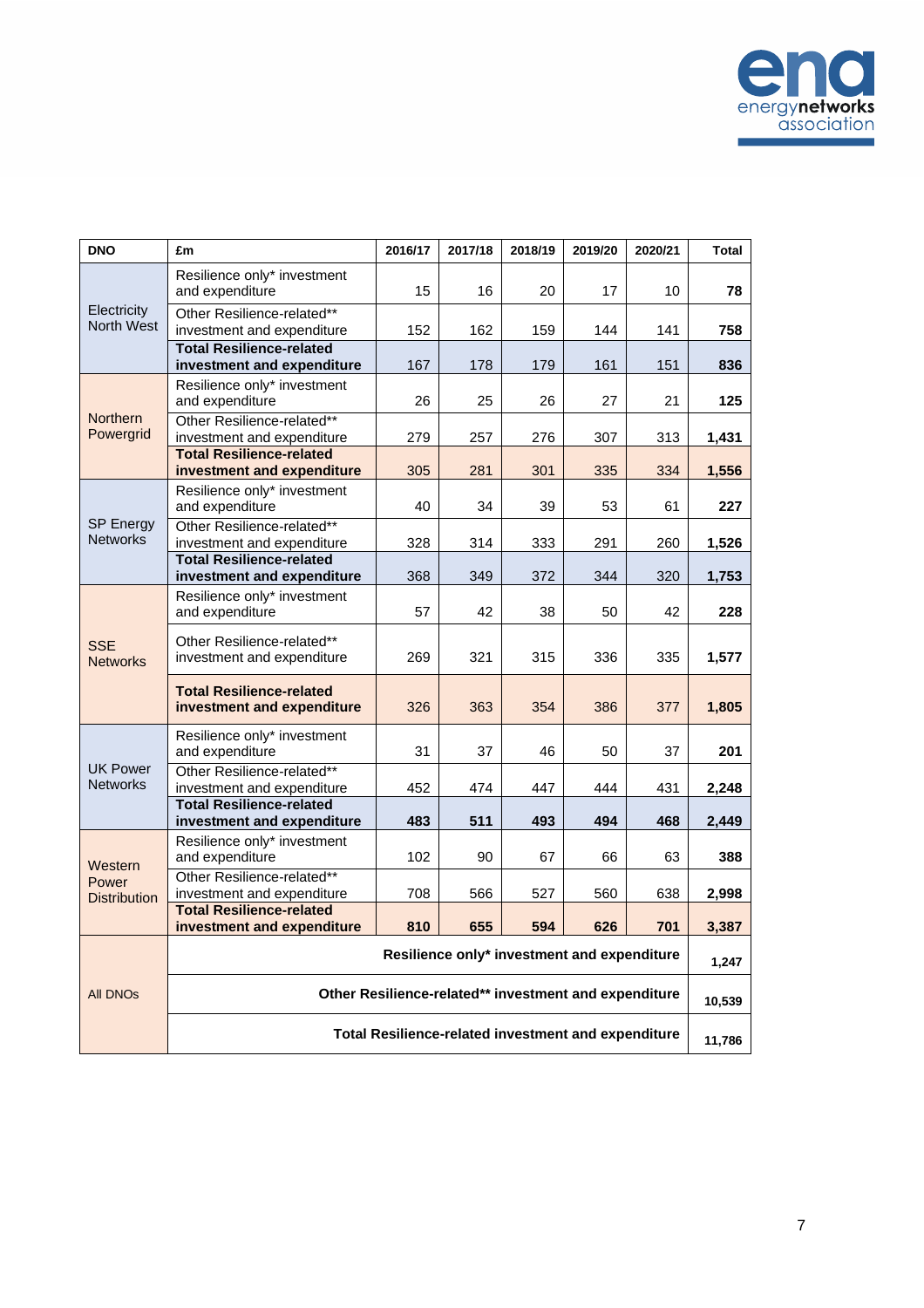

\*The resilience only figures include Electricity System Restoration (formerly known as 'Black Start'), Quality of Service & North of Scotland Resilience, Flood Mitigation, Physical Security, Overhead Line Clearances, Tree Cutting.

\*\*Other measures that contribute to system resilience include measures such as planned and reactive asset replacement and refurbishment, reinforcement, repairs and maintenance, etc.

### **(5) How much investment does each DNO anticipate investing in the resilience of their infrastructure over the next five years?**

We are awaiting Ofgem's final assessment of the business plans submitted by DNOs earlier this month which will confirm the allowed expenditure. This is due to be published as a Draft Determination in the summer of 2022.

Based on the business plans submitted to Ofgem, and subject to approval by the regulator, distribution network operators plan to spend **£14.5bn** over the next five years (2021/22 to 2025/26 inclusive) on measures to support resilience. Of this total, expenditure on Electricity System Restoration (formerly known as 'Black Start'), Quality of Service & North of Scotland Resilience, Flood Mitigation, Physical Security, Overhead Line Clearances, Tree Cutting accounts for **£1.2bn**.

This represents a proposed **19% increase** on the total resilience-related investment and expenditure in the previous five years (2016/17 to 2020/21 inclusive).

All values are forecast and provided as a direct comparable to the information provided in answer to Question 4.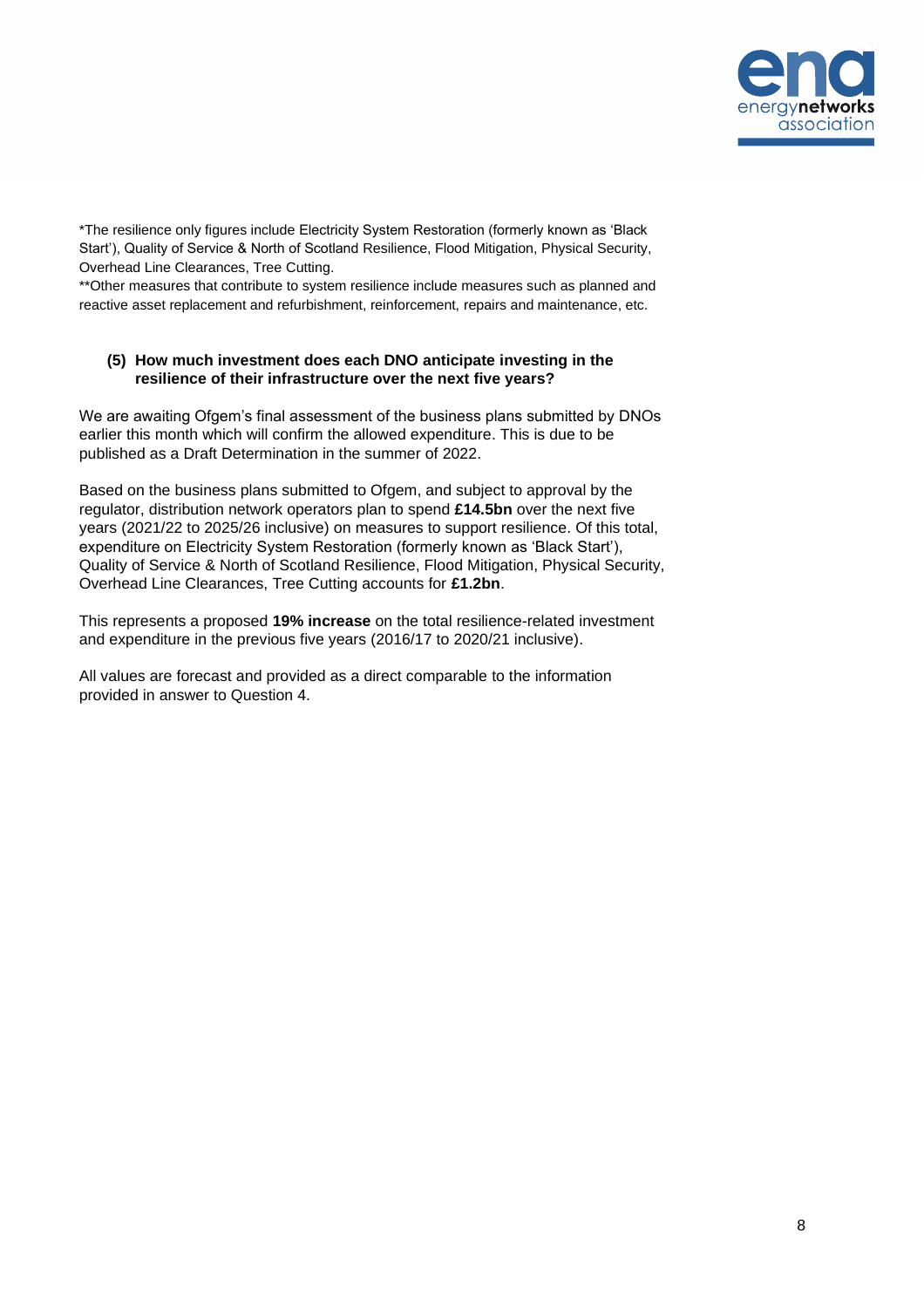

# **(6) Please set out the reported profits and dividend payments of each DNO for each of the past five years.**

It should be noted that all DNO Boards have Sufficiently Independent Directors (as required by their Licences) who are directly involved in approving company dividends.

The financial values in this table are nominal in the year of publication of the relevant audited accounts. The RAV may vary from that within the Ofgem submissions as a result.

Different ownership and company structures exist within the sector. As such, companies have different capital structures that take different approaches to funding their companies and meeting the requirement that the regulated entities retain investment grade status. Each company has presented figures based on audited statutory accounts that they consider best reflect the reported profits and the dividends that are paid to their owners associated with their DNO network businesses.

| <b>DNO</b>                                  | £m                | 2016/17<br>or 2016 | 2017/18<br>or 2017 | 2018/19<br>or 2018 | 2019/20<br>or 2019 | 2020/21<br>or 2020 |
|---------------------------------------------|-------------------|--------------------|--------------------|--------------------|--------------------|--------------------|
|                                             | <b>Net Profit</b> | 71.0               | 116.3              | 71.8               | 102.1              | 53.4               |
| <b>Electricity North West</b>               | <b>Dividend</b>   | 81.0               | 75.6               | 46.3               | 38.3               | 30.7               |
|                                             | <b>RAV</b>        | 1,696.0            | 1,758.0            | 1,820.0            | 1,896.0            | 1,948.0            |
|                                             | <b>Net Profit</b> | 254.3              | 204.6              | 199.9              | 215.8              | 160.0              |
| <b>Northern Powergrid</b>                   | <b>Dividend</b>   | 0.0                | 50.0               | 0.0                | 0.0                | 0.0                |
|                                             | <b>RAV</b>        | 2996.6             | 3135.0             | 3262.3             | 3373.7             | 3450.3             |
|                                             | <b>Net Profit</b> | 236.6              | 188.1              | 188.4              | 204                | 166.5              |
| <b>SP Energy Networks</b>                   | <b>Dividend</b>   | 95                 | 166.3              | 168.7              | 141.9              | 165.9              |
|                                             | <b>RAV</b>        | 3401.7             | 3670.2             | 3838.3             | 3990.7             | 4085.3             |
|                                             | <b>Net Profit</b> | 257.8              | 223.7              | 227.2              | 145.2              | 122.0              |
| <b>SSE Networks</b>                         | <b>Dividend</b>   | 150.0              | 140.0              | 165.0              | 185.0              | 0.0                |
|                                             | <b>RAV</b>        | 3313.3             | 3461.7             | 3601.1             | 3721.3             | 3846.5             |
|                                             | <b>Net Profit</b> | 428.0              | 469.9              | 430.3              | 483.2              | 467.8              |
| <b>UK Power Networks</b>                    | <b>Dividend</b>   | 192.0              | 169.0              | 159.0              | 212.0              | 90.7               |
|                                             | <b>RAV</b>        | 5752.4             | 5981.7             | 6168.3             | 6334.3             | 6475.2             |
|                                             | <b>Net Profit</b> | 727.7              | 611.7              | 638.7              | 587.4              | 587.5              |
| <b>Western Power</b><br><b>Distribution</b> | <b>Dividend</b>   | 245.18             | 420.2              | 98.0               | 189.0              | 80.3               |
|                                             | <b>RAV</b>        | 6974.7             | 7354.8             | 7697               | 7999.7             | 8330.5             |